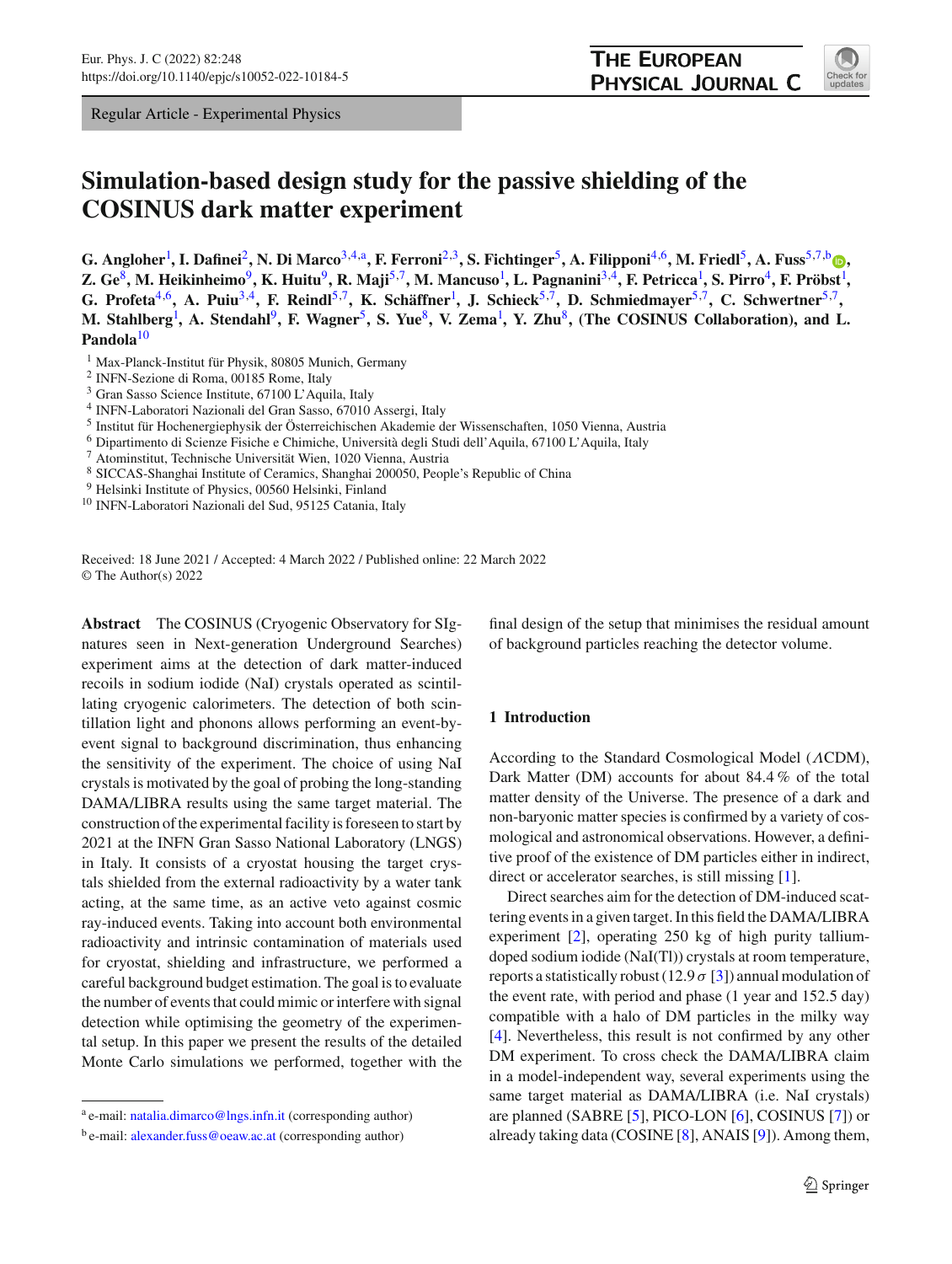

<span id="page-1-0"></span>**Fig. 1** Scheme of a COSINUS detector module consisting of a NaI target crystal coupled to a carrier crystal (phonon detector) and a beakershaped light detector. Both channels are read out via a Transition Edge Sensor (TES)

COSINUS is the only one using a unique detector technology to operate the NaI crystals as scintillating calorimeters (see scheme of detector module in Fig. [1\)](#page-1-0): a double cryogenic read-out channel approach provides the possibility to simultaneously detect the scintillation light and the phonon signal, thus allowing to disentangle  $e^-/\gamma$  events from nuclear recoils on an event-by-event basis. Only below a few keV, the discrimination power decreases, while at higher energies no  $e^{-}/\gamma$  event will leak into the acceptance region for nuclear recoils. This particle identification technique is a crucial benefit, as most DM models predict DM-nucleus scattering, while  $e^-/\gamma$  events are the dominant background. Comparing to the energy scale probed by scintillation-only experiments, this gives the unique opportunity of testing their results in a largely background-suppressed environment [\[7](#page-10-6)]. Moreover, the approach adopted by COSINUS allows to directly set the energy scale via the phonon channel, independent of the light channel and of quenching factor values (see next section). This unique feature is of crucial importance given the recent diverging quenching factor measurements used to interpret scintillation-only experiments (see Ref. [\[10\]](#page-10-9) and references therein for an introduction to the topic).

## <span id="page-1-2"></span>**2 The COSINUS experiment**

The largest part of the energy deposited by a particle interacting in a scintillating crystal is converted into lattice vibrations (phonons). These are measurable as heat when operating the detector close to absolute zero (T  $\sim$   $\mathcal{O}$  (mK)). At the same time, a smaller energy fraction of  $O(1-10\%)$  is emitted in the form of scintillation light. While the amount of scintillation light produced by  $e^{-}/\gamma$  events strongly differs from that produced by nuclear recoils, the phonon (heat) signal is almost independent of the interacting particle type and can be used to precisely measure the deposited energy.



<span id="page-1-1"></span>**Fig. 2** Simulated COSINUS data in the light yield versus energy plane for a detector reaching the performance goals presented in Ref. [\[7](#page-10-6)] and assuming a background level compatible with DAMA/LIBRA: a flat electromagnetic background of 1 cts kg<sup>-1</sup> d<sup>-1</sup> keV<sup>-1</sup> and an internal <sup>40</sup>K contamination of 600 μBq/kg responsible for the line at ~ 3 keV. The solid lines mark the upper and lower 90 % boundaries of the e−/γ -band (black) and the nuclear recoil bands for recoils off sodium (blue) and iodine (green), respectively. This plot is based on the energydependent quenching factors reported in Ref. [\[11\]](#page-10-10). Plot adopted from Ref. [\[7\]](#page-10-6)

We define the Light Yield (LY) as the ratio between light and phonon signal to quantify the separation between  $e^-/\gamma$  and nuclear recoil events on an event-by-event basis. By definition, we set the LY of e<sup> $-$ </sup>/γ particles to 1 at the energy of the calibration source (typically 122 keV gammas from Co-57). Nuclear recoils and alpha particles feature a lower light yield quantified by particle- and energy-dependent Quenching Factor (QF) values. The QF is defined as the ratio between the scintillation light produced by the energy deposition of a given particle and the amount of light produced by the interaction of  $e^{-}/\gamma$  particles of the very same energy. Figure [2](#page-1-1) shows the simulated event distribution in the LY versus energy plane, assuming a flat electromagnetic background of 1 cts kg<sup>-1</sup> d<sup>-1</sup> keV<sup>-1</sup> and an internal <sup>40</sup>K contamination of 600 μBq/kg. For further details the reader is referred to Ref. [\[7](#page-10-6)].

In the baseline design of the COSINUS detector modules (Fig. [1\)](#page-1-0), the NaI target is coupled to a highly sensitive temperature sensor via a thin (∼1 mm) carrier crystal made of a different material (e.g.  $CdWO<sub>4</sub>$ ). The interface between carrier and target crystal is made of epoxy resin or silicone oil. The thermometer is a Transition Edge Sensor (TES) consisting of a superconducting tungsten thin film (W-TES, 200 nm) produced via electron-beam evaporation. Over the past 20 years, the CRESST dark matter search [\[12](#page-10-11)] has developed and optimised this W-TES technology. The TES is stabilised in its transition between the normal and the superconducting phase. In this configuration the small temperature rise  $(\mathcal{O}(\mu K))$ , due to the energy deposited by a particle interac-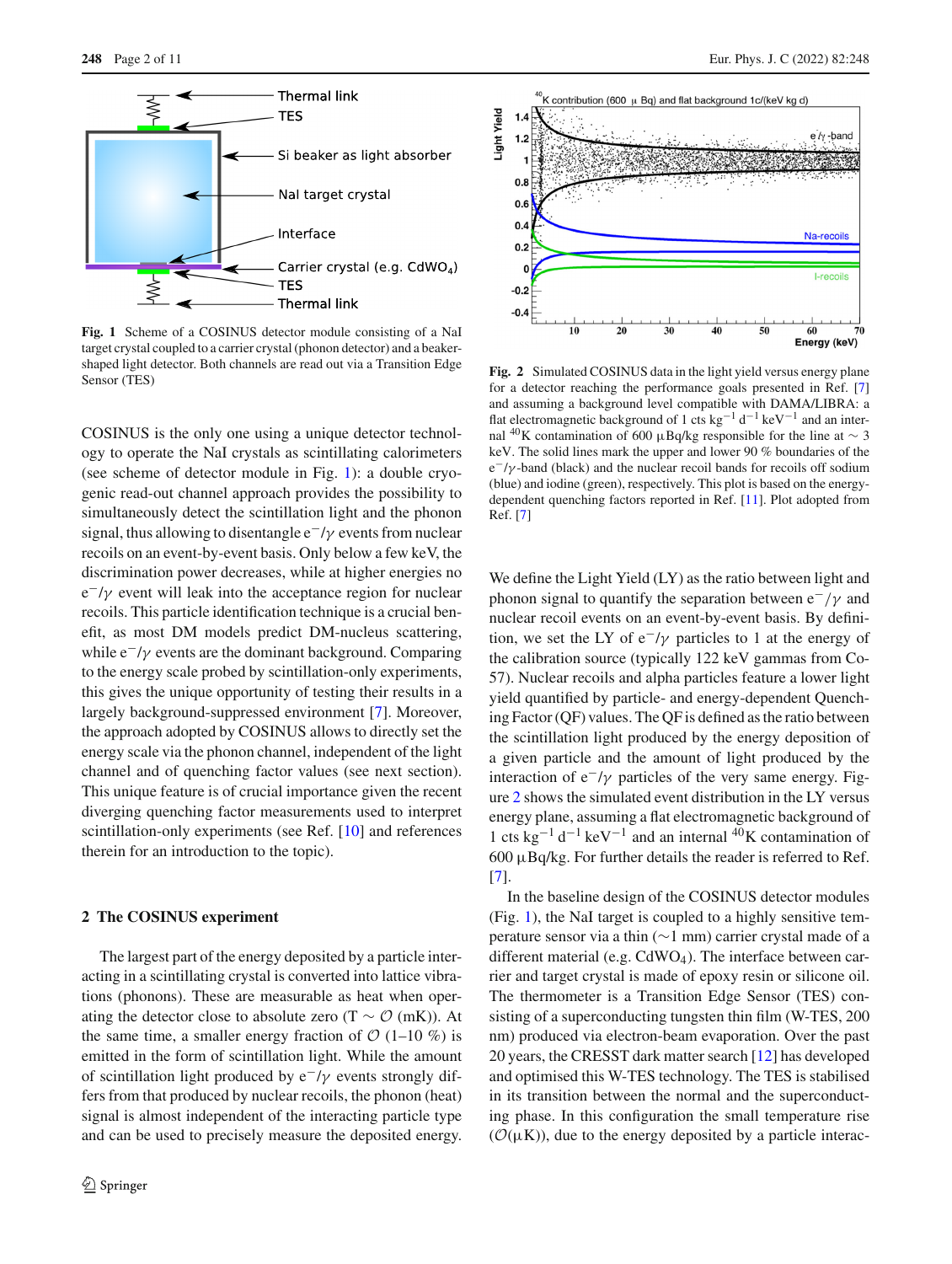

<span id="page-2-0"></span>**Fig. 3** Simplified scheme of the cryostat in the dry-well of the water tank. Light blue: stainless steel walls of water tank and dry-well. Orange: copper parts (shielding and cryostat). Solid magenta, dashed black: experimental volume needed for COSINUS- $1\pi$  (corresponding to a maximum total mass of  $\sim$ 3.6 kg of NaI) and -2π (up to a total mass of ∼10.8 kg of NaI), respectively. Blue: temperature stages of the cryostat. Green: light-tight curtain made of e.g. Tyvek to create a passive layer at the water tank walls. This scheme is based on the favoured solution (Option 4) for the shielding concept as found by MC simulations (see Sect. [5\)](#page-8-0)

tion in the crystal, is followed by a steep increase in the TES resistance of  $\mathcal{O}(m\Omega)$ , which is in turn registered by Superconducting Quantum Interference Device (SQUID) amplifiers.

A beaker-shaped silicon light absorber of ∼40 mm in height and diameter and a wall-thickness of∼500μm, encapsulates the NaI crystal. This configuration enhances the light collection efficiency while acting, at the same time, as an active veto against surface  $\alpha$ -events. The read-out is performed by a TES optimised for the light detector which is directly evaporated onto the silicon surface. Both light and phonon channel TESs are thermally linked to the heat bath. For a summary of the performance obtained during the detector R&D phase, the reader is referred to Refs. [\[13](#page-10-12)[–17](#page-10-13)].

The modules described above, composed of both phonon and light detectors, will be arranged in an air-tight copper container to protect NaI crystals, which are highly hygroscopic, from ambient, humid air. The target volume can host up to six layers of containers, each one housing up to twelve modules. Each detector module can be equipped with NaI crystals with a maximum weight of 150 g. A simplified scheme of the overall experimental apparatus is shown in Fig. [3.](#page-2-0) The space for the target is allocated at the bottom of a cylindrical stainless steel tube, the "dry-well". This tube is inserted in a tank filled with ultra-pure water and hosts the cryostat. The geometry is conceived to place the detector volume at the center of the tank. For this reason, the dry dilution refrigerator is equipped with a custom-made extension. The water tank will be equipped with photomultiplier tubes (PMTs), thus acting at the same time as passive shielding against ambient radiation and active Cherenkov veto against cosmogenic background. The experimental apparatus will be installed in Hall B of the LNGS underground laboratory.

The COSINUS experiment is planning a phased approach. In the first phase, called COSINUS-1 $\pi$ , up to two layers of detectors (i.e. 24 modules) will be installed. The goal is to provide, exploiting the particle identification capability of our detectors, a cross-check of the DAMA/LIBRA result independent of the dark matter halo (astrophysics) and of the interaction mechanism (particle physics) apart from demanding that dark matter interacts with nuclei and not with electrons in the target. As discussed in detail in Ref. [\[18](#page-10-14)], assuming a nuclear recoil threshold on the phonon signal of about 1 keV and the radiopurity level and performance discussed in Ref. [\[7\]](#page-10-6), the exposure needed to fulfil the COSINUS-1 $\pi$ objective is of the order of 1000 kg·d. Depending on the final mass of the single NaI crystal, that will depend on the final phonon sensor configuration (currently under optimisation), the goal can be achieved running about 20 crystals, 50(100) g each, for 3(1.5) years.

In the second phase, called COSINUS- $2\pi$ , the search for the annual modulation signal is planned by increasing the target mass up to the maximum capacity (72 modules in total).

The reach of the physics goal of the project imposes the need of an accurate background budget estimation taking into account both environmental and intrinsic radiation. The objective of the setup is to efficiently shield the former with appropriate materials, while reducing the amount of the latter originating from the unavoidable radioactive contamination contained in both shielding and infrastructure.

## <span id="page-2-1"></span>**3 Background sources and shielding concept**

COSINUS is the unique NaI experiment featuring a discrimination capability between  $e^-/y$ -particles and nuclear recoil events on an event-by-event basis. In the search for DM particles scattering off atomic nuclei, neutrons interacting in the target crystals can mimic a DM signal and thus have to be considered as the most dangerous type of background. Nevertheless, gamma radioactivity has to be properly taken into account especially in the very low energy region where the discrimination power is weaker (see Fig. [2\)](#page-1-1).

Neutrons, in underground sites, can be produced in reactions initiated both by natural radioactivity (radiogenic neutrons) and cosmic rays (cosmogenic neutrons). Radiogenic neutrons are produced via spontaneous fission and  $(\alpha, n)$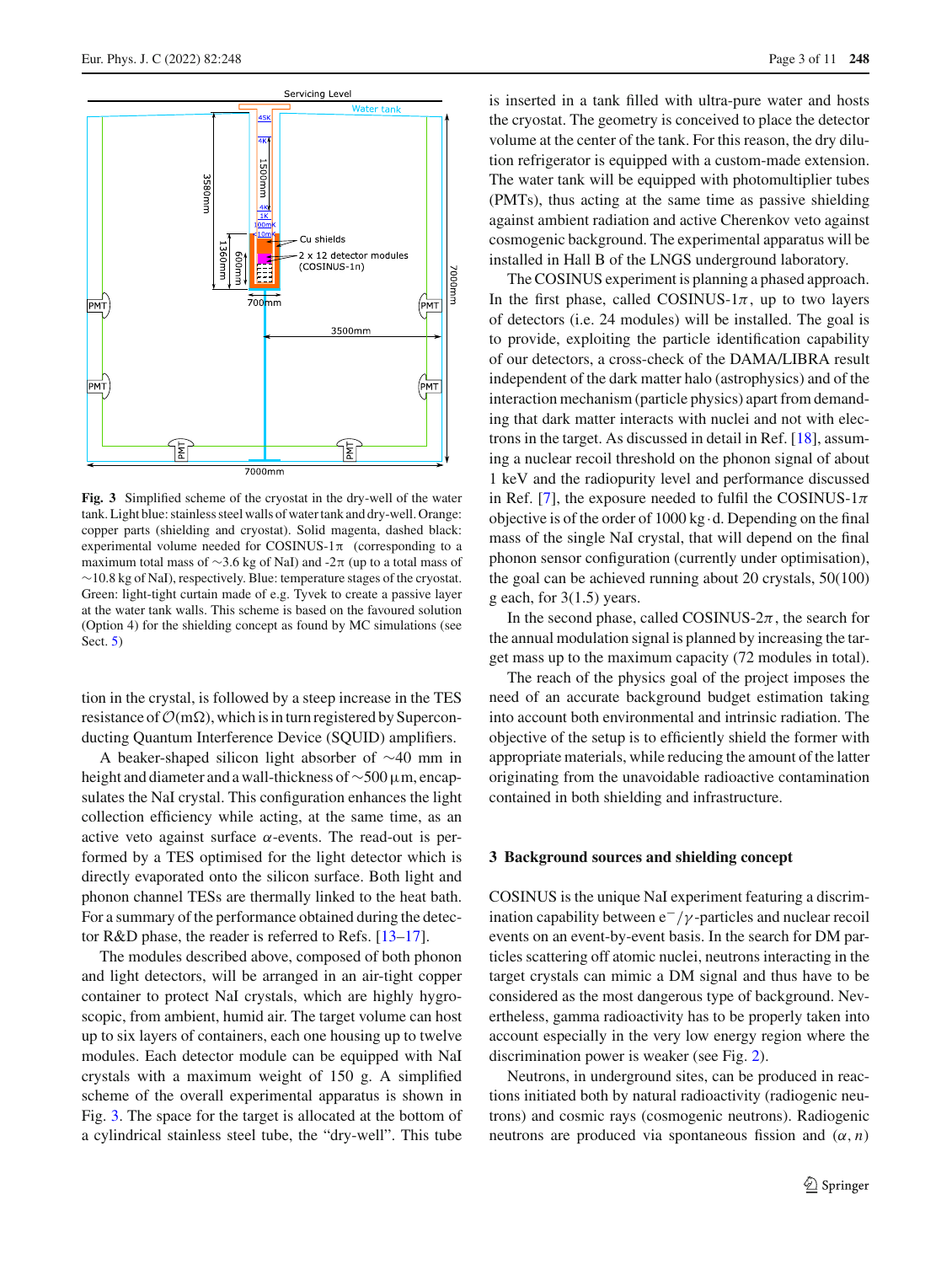interactions originating from natural radioactive contaminants (i.e. 238U and 232Th) in rock, water and concrete surrounding the apparatus as well as in the materials used in the experimental setup. Cosmogenic neutrons are instead produced either in muon-induced spallation processes or by secondary particles generated in muon-induced cascades, i.e. through photon- or hadron-induced spallation or disintegration reactions [\[19\]](#page-10-15). While the radiogenic neutron energy is in the fast range (up to  $\sim 10$  MeV), cosmogenic neutrons have energies extending up to few GeV.

Ambient gamma rays originate from long-lived natural radioisotopes  ${}^{40}$ K,  ${}^{238}$ U and  ${}^{232}$ Th present in the rock. Moreover, cosmic muons can induce gamma radiation via bremsstrahlung both in the rock and in high-Z materials possibly used as passive shielding.

The general strategy in reducing the flux of ambient and radiogenic neutrons and gamma rays is based on the use of successive layers of passive absorbers. An outermost layer of a low-A material (typically polyethylene (PE) or water) acts as an efficient moderator for ambient neutrons. To reduce the environmental gamma flux, an appropriate thickness of a high-Z material (usually lead) is needed. A layer of copper is then used to mitigate the gamma radiation emitted in the decay of the long-lived  $2^{10}Pb$  isotope contained in lead. Finally, to deal with radiogenic neutrons produced in the shielding materials, a further layer of a low-A material is often used as the innermost shield close to the detector volume. In addition to these layers, the natural shielding provided by the rock overburden above the LNGS underground halls (3600 m.w.e. [\[20](#page-10-16)]), where the COSINUS apparatus will be located, assures a reduction of the muon flux by a factor of  $\sim$ 10<sup>6</sup> with respect to the surface [\[21\]](#page-10-17). Nonetheless, especially in high-Z materials like Pb used as gamma ray absorbers, muon-induced spallation and subsequent hadronic showers result in a further emission of neutrons. A muon veto to tag such events is therefore crucial. The use of a tank filled with ultra-pure water and instrumented with PMTs satisfies both, the requirement for an external passive shield absorbing ambient radiation and the need for an active veto. Moreover, ultra-pure water has a lower contamination level than PE and a proper tuning of the water thickness allows reducing the amount of high-Z material layers, thus finally minimising the sources of radiogenic as well as those of muon-induced backgrounds.

# **4 Simulation**

To estimate the overall number of particles reaching the detector volume in our setup, we performed Monte Carlo (MC) simulations based on Geant4 (v10.2.3) [\[22](#page-10-18)[–24](#page-10-19)], SOURCES4C [\[25\]](#page-10-20) with extended alpha energies and higher-A target isotope lists and MUSUN [\[26](#page-10-21)].

Starting from the basic configuration sketched in Fig. [3](#page-2-0) and detailed in Sect. [2,](#page-1-2) we simulated five simplified experimental layouts as shown in Fig. [4.](#page-4-0) The cryostat, represented by a single Cu layer with a thickness of 0.8 cm, containing the detector volume (cyan box), is inserted in a thin (0.4 cm) steel structure, the dry-well, which also hosts the inner passive shielding layers. They may consist of one or two layers of high-Z materials (Pb and Cu, or Cu only) and potentially a further layer of polyethylene (PE). We moreover considered distinct thicknesses of the water layer (between 150 and 300 cm) while, for the stainless steel tank, we assumed an average wall thickness of 1.5 cm for all the options under study. The thicknesses of all shielding layers used in the five configurations depicted in Fig. [4](#page-4-0) are listed in detail in Table [1.](#page-4-1)

For each material and its relative thickness used in the different design options shown in Fig. [4,](#page-4-0) we compute the radiogenic neutron and gamma fluxes, assuming the intrinsic radioactive contamination values quoted in literature, as reported in Table [2.](#page-5-0) The intrinsic neutron and gamma yields are used as a benchmark and compared to the attenuation of the environmental fluxes offered by the various shielding configurations to optimise the thicknesses of the different layers. The goal of the optimisation is to reduce the ambient background to a negligible level with respect to the unavoidable intrinsic radiogenic background.

The background rates will nonetheless depend on the final detector layout (e.g. size and number of modules) which is currently under definition. A detailed background model will therefore be the topic of future work. For the preferred shielding option, however, we will briefly discuss the effect of detector size and segmentation at the end of this section.

Besides using passive shields, an active muon tagging system will be crucial to reduce the dominating neutron background contribution presented in Sect. [4.3.](#page-6-0) For this purpose, we will use the water tank as an active Cherenkov veto. Its tagging efficiency will depend on the size of the tank and on the number, distribution, trigger condition and performance of PMTs used to measure the Cherenkov light.

#### 4.1 Ambient neutrons

The energy spectrum of ambient neutrons in the LNGS underground halls, taken from Ref. [\[27\]](#page-10-22), is shown in Fig. [5a](#page-5-1). This spectrum was inferred from a detailed study revisiting the neutron flux at LNGS and is well in agreement with measurements. The integral flux in the range 1−500 keV is  $6.5 \cdot 10^{-7}$  cm<sup>-2</sup> s<sup>-1</sup>, while the integrated flux above 500 keV is  $7.9 \cdot 10^{-7}$  cm<sup>-2</sup> s<sup>-1</sup>.

We performed a Geant4-based simulation, propagating neutrons, generated according to the above spectrum, through a large water cuboid. We conservatively considered neutrons entering perpendicularly to the water surface. The fraction of surviving ambient neutrons as a function of the thickness of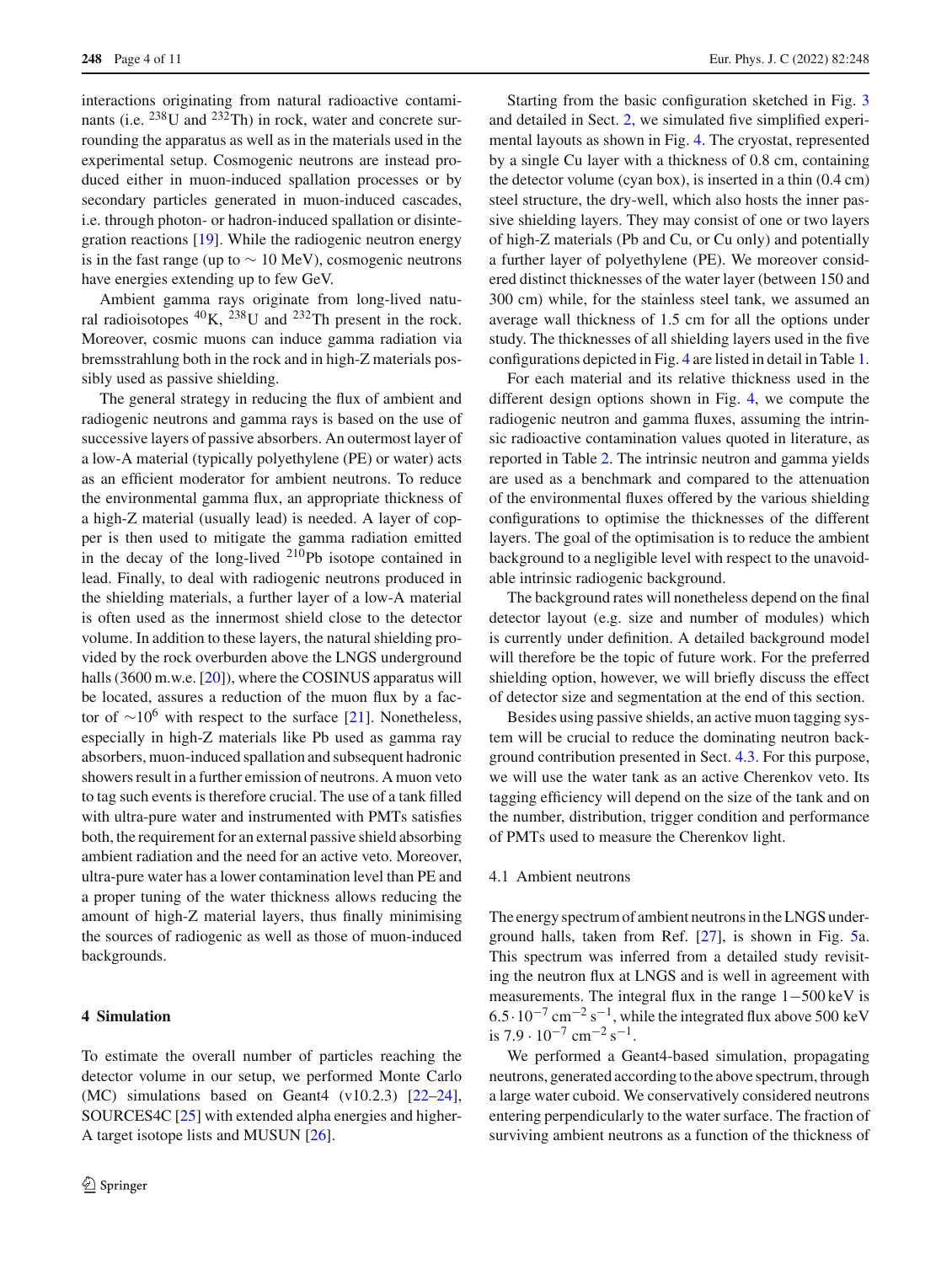

<span id="page-4-0"></span>**Fig. 4** The five different experimental setups considered for the MC simulation. The Cu cryostat containing the detector volume (cyan box), which will house the NaI detectors, is inserted in a thin stainless steel structure (dry-well) hosting the shielding layers. The detector volume

is positioned at the center of a water-filled stainless steel tank. Details about the thickness of the various layers for the five setup options can be found in Table [1](#page-4-1)

<span id="page-4-1"></span>

| <b>Table 1</b> The five different<br>options for our shielding    | Option | Tank                              | Water                     | Dry-well     |              | Inner shielding |              | Cryostat     |              | Top shielding |    |
|-------------------------------------------------------------------|--------|-----------------------------------|---------------------------|--------------|--------------|-----------------|--------------|--------------|--------------|---------------|----|
| configuration, featuring<br>different thicknesses of water,       |        | radius<br>(steel)<br>(cm)<br>(cm) | (stainless steel)<br>(cm) | (Pb)<br>(cm) | (Cu)<br>(cm) | (PE)<br>(cm)    | (Cu)<br>(cm) | (Pb)<br>(cm) | (Cu)<br>(cm) | (PE)<br>(cm)  |    |
| Pb, Cu and PE. See Fig. 4 for a<br>schematic view of the examined |        | 1.5                               | 150                       | 0.4          | 10           | 15              | 10           | 0.8          | 10           | 15            | 10 |
| configurations                                                    |        | 1.5                               | 200                       | 0.4          | 0            | 15              | 10           | 0.8          | $\Omega$     | 40            | 10 |
|                                                                   | 3      | 1.5                               | 200                       | 0.4          | $\Omega$     | 15              | $\Omega$     | 0.8          | $\Omega$     | 40            | 0  |
|                                                                   | 4      | 1.5                               | 300                       | 0.4          | 0            | 8               | $\Omega$     | 0.8          | $\Omega$     | 30            | 0  |
|                                                                   |        | 1.5                               | 300                       | 0.4          | $\Omega$     | $\theta$        |              | 0.8          | $\Omega$     | 40            | 0  |

the water layer is reported in Fig. [5d](#page-5-1). An attenuation factor of  $10^5$  (10<sup>7</sup>) can be obtained for a thickness of less than 1 m (1.5 m). The flux of ambient neutrons reaching the detector volume, in any of the considered shielding configurations, will thus be lower than  $10^{-13}$  cm<sup>-2</sup> s<sup>-1</sup>. Projecting this number to the surface of the detector region would translate to less than  $3.5 \cdot 10^{-2}$  year<sup>-1</sup> entering the detector volume. The ambient neutron flux is hence reduced to a negligible level with respect to the potential background sources presented in the subsequent sections. Moreover, surviving neutrons are efficiently thermalised, so that they do not contribute to the background via nuclear recoils.

To cope with particles impinging the target volume perpendicularly from the top, through the neck of the dry-well where no water is present, we foresee to deploy a layer of a low-Z material around the extension of the cryostat (1.5 m) between the first two cooling stages and the dilution unit (see Fig. [3\)](#page-2-0). For details on the cryostat design the reader is referred to Ref. [\[29](#page-10-23)]. This layer will either be composed of PE or could consist of thin PE tanks filled with ultra-pure water and shaped to fit the space around the cryostat prolongation. The latter solution would assure a lower intrinsic radioactive contamination level and facilitate the mechanical handling when lifting the cryostat out of the dry-well.

# 4.2 Radiogenic neutrons

For the intrinsic activity of the materials employed in the various shielding layers and in the infrastructure of the COS-INUS apparatus, we assumed the upper limits reported by other rare event searches listed in Table [2.](#page-5-0) To estimate the flux and the energy spectrum of neutrons originating in the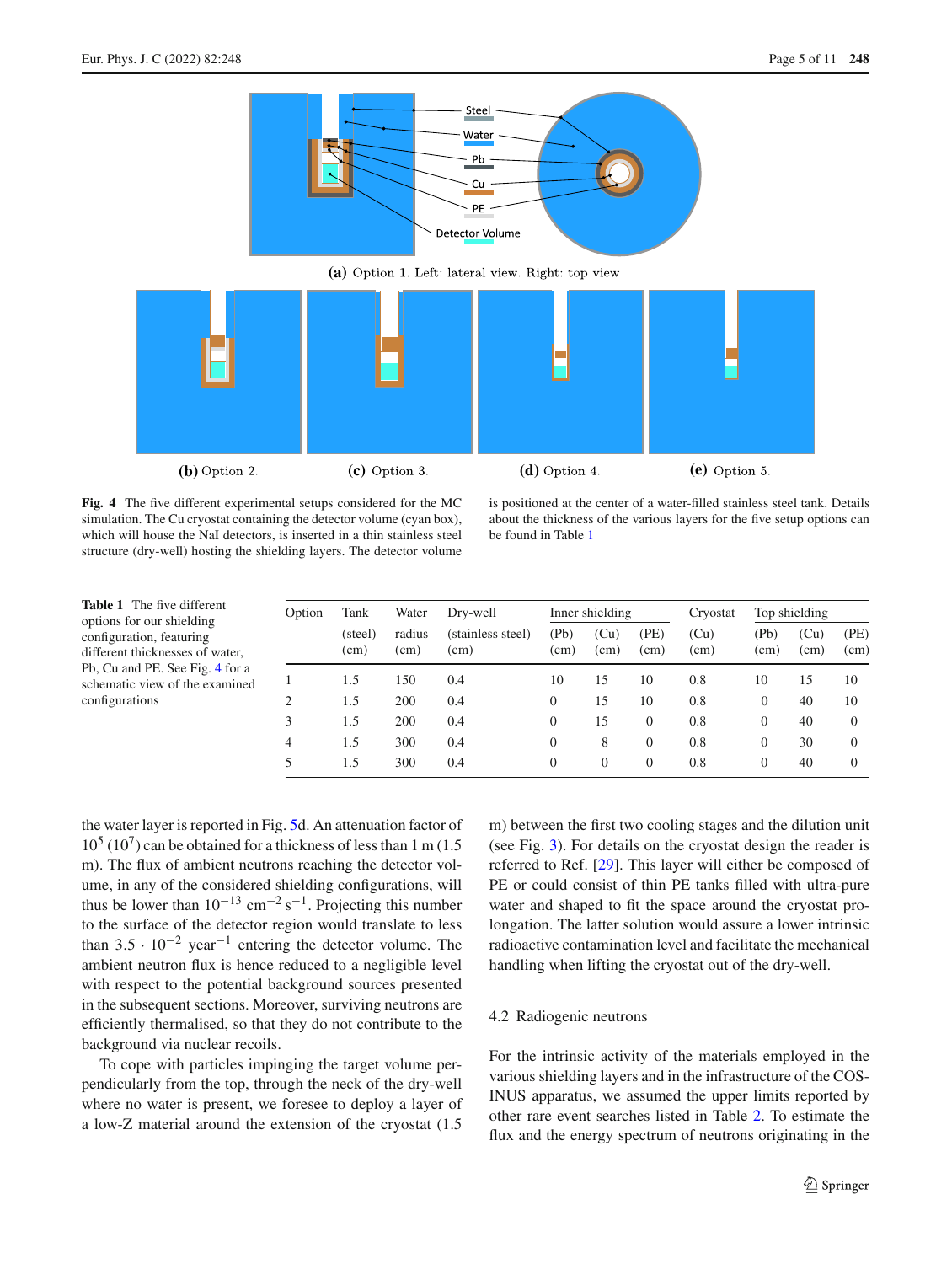

<span id="page-5-1"></span>**Fig. 5** The plots show spectra of background components external to our experimental setup and the respective fractions of surviving particles as a function of the thickness of the water layer. The rather low-energy

ambient neutrons are much more efficiently shielded than comparably high-energy muon-induced neutrons. The efficiency for shielding ambient gamma rays with water lies between the other two values

<span id="page-5-0"></span>Table 2 Activity of the main contaminants in the materials considered for the COSINUS setup. Secular equilibrium is assumed for the decay chains. The rightmost column states the neutron yield due to  $(\alpha, n)$  and spontaneous fission reactions attained using the SOURCES4C code [\[25](#page-10-20)]

| Material        | $238$ <sup>U</sup><br>(mBq/kg) | $235$ <sub>U</sub><br>(mBq/kg) | $232$ Th<br>(mBq/kg) | Ref.               | 40 <sub>K</sub><br>(mBq/kg) | ${}^{60}Co$<br>(mBq/kg) | $^{137}Cs$<br>(mBq/kg) | Ref.               | Neutron yield<br>$\rm (cm^{-3} \ s^{-1})$ |
|-----------------|--------------------------------|--------------------------------|----------------------|--------------------|-----------------------------|-------------------------|------------------------|--------------------|-------------------------------------------|
| Stainless steel | < 0.2                          | $-$ *                          | < 0.1                | [30]               | < 5.2                       | 1.9                     | ~< 0.6                 | $\lceil 31 \rceil$ | $3.0 \cdot 10^{-12}$                      |
| Ph              | < 0.01                         | $-$ *                          | < 0.07               | $\lceil 30 \rceil$ | -                           |                         |                        | -                  | $1.2 \cdot 10^{-13}$                      |
| Cu              | < 0.065                        | $-$ *                          | < 0.002              | $\lceil 32 \rceil$ | < 0.34                      | 0.21                    | < 0.03                 | $\lceil 31 \rceil$ | $6.6 \cdot 10^{-13}$                      |
| PE              | $<$ 3.8                        | < 0.37                         | < 0.14               | [33]               | 0.7                         | < 0.1                   | 0.06                   | [33]               | $9.4 \cdot 10^{-12}$                      |

∗no measured value given, natural abundance assumed

various materials via spontaneous fission and  $(\alpha, n)$  reactions, we performed a simulation using the SOURCES4C code [\[25\]](#page-10-20) and assuming secular equilibrium for  $^{238}$ U and  $^{232}$ Th decay chains. The integrated radiogenic neutron yield is reported, for each material, in the last column of Table [2,](#page-5-0) while the energy spectra are shown in Fig. [6.](#page-6-1) Systematic uncertainties on the neutron flux obtained from SOURCES are discussed in Sect. [4.6.](#page-7-0) The results are used as input for the Geant4 simulation.

The result of the simulation is reported in Table [3:](#page-6-2) for each shielding material within a given design option, we evaluate the number of neutrons reaching the target volume. The sum of all contributions is reported in the last column of the table.

As expected, less employed material leads to a lower number of radiogenic neutrons reaching the detector vol-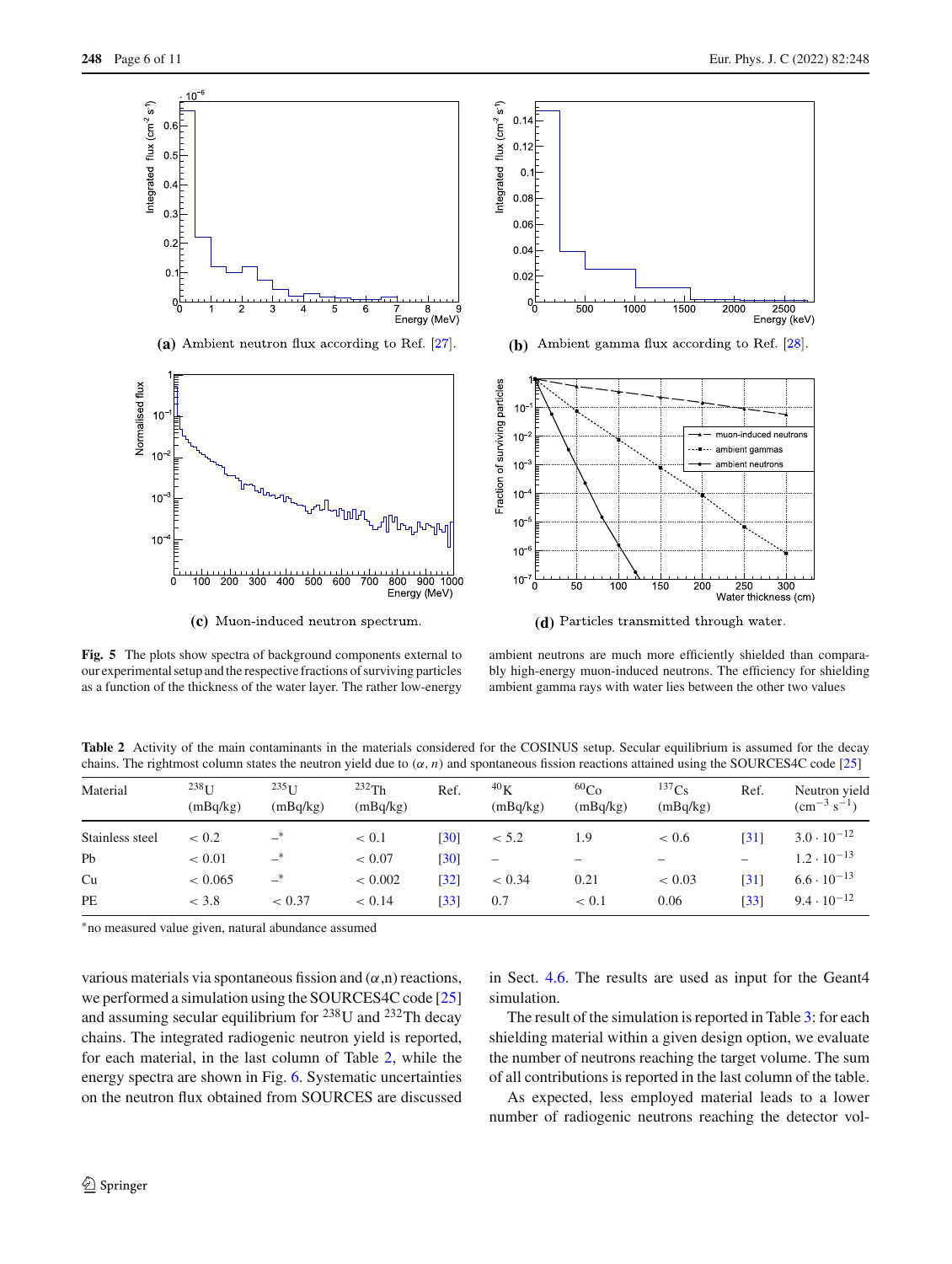

<span id="page-6-1"></span>**Fig. 6** Energy spectrum of radiogenic neutrons obtained using the SOURCES4C code [\[25\]](#page-10-20) for PE, Pb and Cu shielding layers. The double peak in the energy distribution of PE is due to the presence of  $^{13}C$ , which has a high cross section for  $(\alpha, n)$  interactions. All spectra are normalized to unit integral

ume. Moreover, PE, despite its small mass fraction, results in the largest contribution to the total radiogenic neutron flux,  $O(10 \text{ events/year})$ , due to the higher contamination levels with respect to other shielding materials (see Table [2\)](#page-5-0) and higher  $(\alpha, n)$  yield.

Radiogenic neutrons originating from the intrinsic radioactivity of target crystals do not contribute to the overall background. Neutrons produced in  $(\alpha, n)$  reactions inside the crystal can indeed be tagged by detecting the preceding  $\alpha$ particle having a typical energy in the order of a few MeV, thus inducing a saturated signal. A clearly saturated signal is also obtained for intrinsic neutrons derived from spontaneous fission, as they are emitted together with nuclear fragments with energies of the order of ∼100 MeV.

## <span id="page-6-0"></span>4.3 Cosmogenic neutrons

As mentioned in Sect. [3,](#page-2-1) muons reaching the underground halls at LNGS are suppressed by a factor of  $\sim 10^6$  with respect to sea level thanks to the shielding provided by an average vertical rock overburden of 3600 m.w.e. [\[20](#page-10-16)[,21](#page-10-17)]. Nevertheless, surviving muons produce neutrons through spallation processes in the rock or in high-Z materials surrounding the detector. To estimate the cosmogenic contribution to the overall background, we performed a simulation of the cosmic muon flux reaching the underground site by using the MUSUN code [\[26\]](#page-10-21). The results obtained are compatible with values found in literature [\[19](#page-10-15)]: the mean energy of muons reaching the underground halls is 270 GeV, the average zenith angle is 0.67 rad and both the distribution of the zenith and azimuthal angles are compatible with the profile of the Gran Sasso mountain (see Fig. [7\)](#page-7-1).

As output of the MUSUN simulation we obtained an integral flux of  $2.3 \cdot 10^6$  year<sup>-1</sup>, through the surface of a cuboid with dimension  $12 \times 12 \times 13$  m<sup>3</sup>: position, direction and energy of each simulated muon are stored and used as input for the Geant4 simulation. Muons are first propagated

| Design option | Neutron source | Events with neutrons<br>entering detector volume | Total                           |  |
|---------------|----------------|--------------------------------------------------|---------------------------------|--|
|               |                | $(year^{-1})$                                    | $(year^{-1})$                   |  |
| Option 1      | PE             | $8.86 \pm 0.01$                                  | $9.17 \pm 0.01$                 |  |
|               | Cu             | $(2.96 \pm 0.03) \cdot 10^{-1}$                  |                                 |  |
|               | Pb             | $(7.41 \pm 0.46) \cdot 10^{-3}$                  |                                 |  |
|               | Steel          | $(3.62 \pm 0.34) \cdot 10^{-3}$                  |                                 |  |
| Option 2      | PE             | $8.91 \pm 0.01$                                  | $9.18 \pm 0.01$                 |  |
|               | Cu             | $(2.67 \pm 0.03) \cdot 10^{-1}$                  |                                 |  |
|               | Steel          | $(2.06 \pm 0.24) \cdot 10^{-3}$                  |                                 |  |
| Option 3      | Cu             | $2.16 \pm 0.01$                                  | $2.17 \pm 0.01$                 |  |
|               | Steel          | $(1.19 \pm 0.06) \cdot 10^{-2}$                  |                                 |  |
| Option 4      | Cu             | $(8.44 \pm 0.05) \cdot 10^{-1}$                  | $(9.31 \pm 0.07) \cdot 10^{-1}$ |  |
|               | Steel          | $(8.72 \pm 0.16) \cdot 10^{-2}$                  |                                 |  |
| Option 5      | Cu (cryostat)  | $(2.09 \pm 0.02) \cdot 10^{-1}$                  | $(4.22 \pm 0.05) \cdot 10^{-1}$ |  |
|               | Steel          | $(2.13 \pm 0.03) \cdot 10^{-1}$                  |                                 |  |

<span id="page-6-2"></span>**Table 3** Radiogenic neutron background contributions originating from distinct materials used in the various design options. Stated values include 1  $\sigma$  statistical uncertainties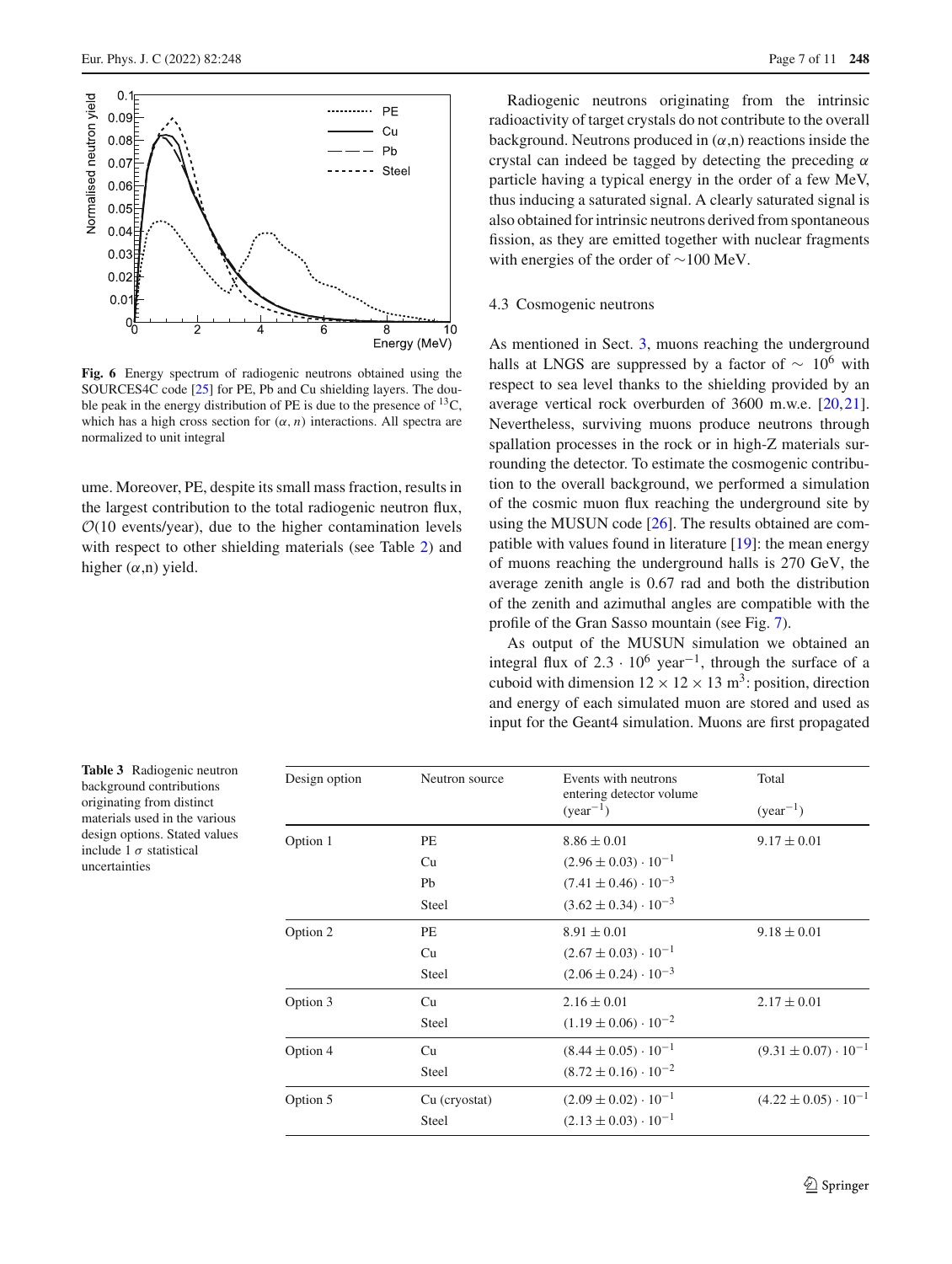

<span id="page-7-1"></span>**Fig. 7** Spectrum of the (a) energy, (b) zenith angle and (c) azimuthal angle of muons reaching the LNGS underground laboratory, obtained using the MUSUN [\[26\]](#page-10-21) simulation code

through a thickness of at least 2.5 m of rock (to properly take into account the interaction with the rock surrounding the apparatus), and then through the five different options of our experimental setup listed in Table [1.](#page-4-1) We assumed the water tank positioned at a fixed distance of 0.5 m from one of the walls of the underground hall. Figure [5c](#page-5-1) shows the energy distribution of cosmogenic neutrons produced in rock and shielding. As expected, the spectrum extends to much higher values with respect to the radiogenic one (see Fig. [6](#page-6-1) for comparison).

For each design option in Fig. [4,](#page-4-0) we simulated between 15 and 30 million muons, roughly corresponding to an exposure between 6.5 and 13 years. The number of events in which cosmogenic neutrons, produced either in the rock or in the experimental setup, enter the detector volume is reported in Table [5.](#page-8-1) The reason for quoting the number of events rather than the number of neutrons is that in a single muon-induced event many neutrons, as part of a hadronic shower, may enter the target volume at the same time. The various design options exhibit comparable performance, since a notable fraction of neutrons is produced in the rock surrounding the setup. Nonetheless, it is worth noting that the use of a Pb layer in the shielding results in a higher amount of muon-induced neutrons, as the neutron yield scales with the atomic mass number as  $A^{0.8}$  [\[19](#page-10-15)], while a PE layer provides an additional shielding against these neutrons. Compared to the radiogenic background, however, the cosmogenic contribution is one or two orders of magnitude higher for all the experimental options considered. To not limit our sensitivity we thus plan the use of an active Cherenkov muon veto by instrumenting the water tank with PMTs.

We started dedicated simulations to evaluate the necessary number of PMTs and their arrangement in the tank. The final results will be the subject of a future work. Preliminary analyses already show that a veto system equipped with about 30 PMTs reduces the cosmogenic neutron background by roughly two orders of magnitude, thus reaching the level of the estimated radiogenic one.

## <span id="page-7-2"></span>4.4 Radiogenic gammas

The radiogenic gamma flux originates from the natural decay chains as well as from additional contaminants like  ${}^{40}$ K,  $^{60}$ Co or  $^{137}$ Cs. To evaluate this contribution we performed a dedicated Geant4 simulation using the contamination levels stated in Table [2.](#page-5-0) The estimated radiogenic gamma rates are reported in Table [4.](#page-8-2) The numbers show that PE and steel layers lead to high contributions, if no additional shield is placed closer to the cryostat. Different contaminants may play important roles in different materials. While the largest fraction of events which have its source in PE or Cu originate from the  $^{238}$ U decay chain, the dominating contribution coming from steel originates from its  ${}^{60}Co$  contamination.

#### 4.5 Ambient gammas

For the simulation of the ambient gamma radioactivity in the LNGS underground halls, we adopted the spectrum shown in Fig. [5b](#page-5-1) taken from Ref. [\[28](#page-10-28)]: the integrated gamma flux is  $\sim$  0.23 cm<sup>-2</sup> s<sup>-1</sup>. The gamma spectrum has been used as input for the Geant4 simulation computing the number of gamma rays transmitted through the water tank. The attenuation factor as a function of water thickness is reported in Fig. [5d](#page-5-1): an attenuation factor of the order of  $\sim 10^4$  ( $\sim 10^6$ ) is obtained for 200 cm (300 cm) of water thickness. The use of a high-Z material (Pb and/or Cu) can further reduce the residual flux. The resulting particle rates reaching the detector volume are reported in Table [5.](#page-8-1) In all shielding options, the thicknesses of the various layers enable a reduction of the ambient gamma flux down to, or below the level of the estimated radiogenic gamma background (see Sect. [4.4\)](#page-7-2).

### <span id="page-7-0"></span>4.6 Systematic uncertainties

Besides statistical uncertainties in the Monte Carlo evaluations and the uncertainties related to the assumed literature values of contamination levels, we provide, in the follow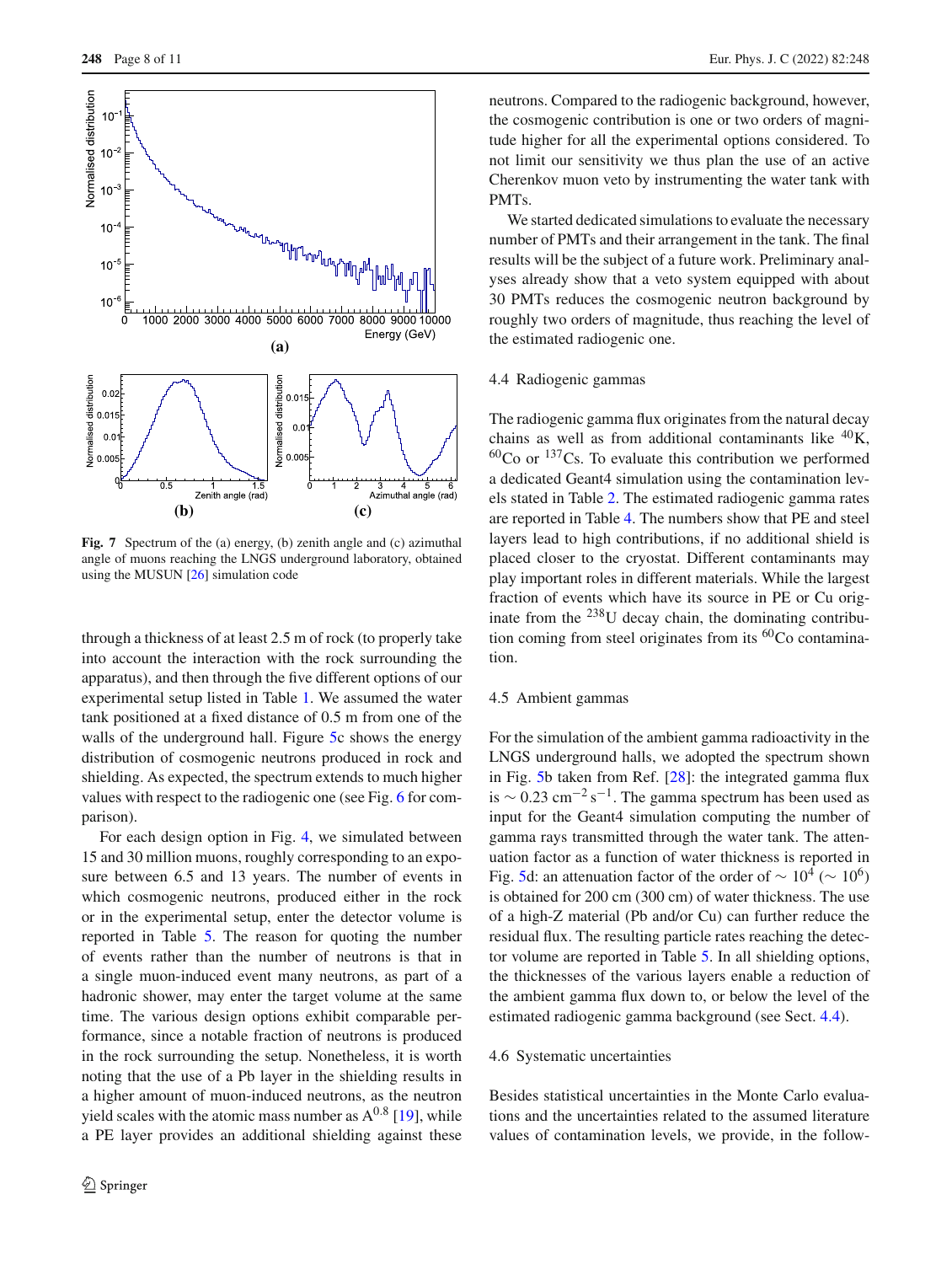ing, an estimation of systematic uncertainties in the physics models of employed simulation codes.

SOURCES4C carries an uncertainty in the amount of radiogenic neutrons produced via  $(\alpha,n)$  reactions. While spontaneous fission is well-described,  $(\alpha, n)$  cross-sections are based on tabulated databases, which may comprise dif-fering values. In Ref. [\[34](#page-10-29)], various codes for calculating  $\alpha$ induced neutron yields are compared and SOURCES4C is found to agree to experimental data within 20 % in most of the cases.

MUSUN was tested against data of various experiments and found to be consistent with their results [\[26\]](#page-10-21). Particularly, the code was validated against measured data of the LVD experiment [\[35\]](#page-10-30), which is situated in hall A of LNGS, thus yielding a negligible systematic uncertainty in the computed amount, energy spectrum and angular distribution of muons reaching the LNGS underground halls.

Uncertainties in Geant4 mainly persist in the muoninduced neutron yield and in data-driven physics models. In Ref. [\[36](#page-10-31)], measurement and simulation of the muon-induced neutron production in a deep underground laboratory are checked against each other. The setting is comparable to the LNGS, so that the quoted agreement within 25 % may be assumed as an estimate on the systematic error. For the neutron transport below 20 MeV, we employ the data-driven high precision neutron transport model. A comparison in Ref. [\[37\]](#page-10-32) between Geant4 and MCNPX [\[38\]](#page-10-33) showed an agreement better than 20 %, which we can assume to be an upper limit on the systematic error on low-energy neutron propagation.

# <span id="page-8-0"></span>**5 Discussion of the results**

In Table [5,](#page-8-1) the rate of particles reaching the detector volume in the considered shielding options is listed. Looking at these results and considering the discussions in the previous sections, we can draw the following conclusions.

Neutrons are the most dangerous background particles. They can mimic a dark matter signal by inducing nuclear recoils in the detector. Since the cosmogenic neutron back-

<span id="page-8-2"></span>**Table 4** Radiogenic gammas, originating from distinct materials used in the various design options, entering the detector volume. Stated values include 1  $\sigma$  statistical uncertainties

| Design option | Gamma source  | Events with gammas                        | Total                        |  |
|---------------|---------------|-------------------------------------------|------------------------------|--|
|               |               | entering detector volume<br>$(year^{-1})$ | $(year^{-1})$                |  |
| Option 1      | PE            | $(5.41 \pm 0.13) \cdot 10^6$              | $(5.68 \pm 0.14) \cdot 10^6$ |  |
|               | Cu            | $(2.74 \pm 0.11) \cdot 10^5$              |                              |  |
|               | Pb            | $(8.90 \pm 0.89) \cdot 10^{2}$            |                              |  |
|               | Steel         | $(2.70 \pm 0.69) \cdot 10^{1}$            |                              |  |
| Option 2      | PE            | $(5.41 \pm 0.13) \cdot 10^6$              | $(5.68 \pm 0.14) \cdot 10^6$ |  |
|               | Cu            | $(2.74 \pm 0.11) \cdot 10^5$              |                              |  |
|               | Steel         | $(1.16 \pm 0.10) \cdot 10^3$              |                              |  |
| Option 3      | Cu            | $(4.06 \pm 0.12) \cdot 10^5$              | $(4.08 \pm 0.13) \cdot 10^5$ |  |
|               | Steel         | $(2.36 \pm 0.15) \cdot 10^3$              |                              |  |
| Option 4      | Cu            | $(3.97 \pm 0.11) \cdot 10^5$              | $(4.46 \pm 0.14) \cdot 10^5$ |  |
|               | Steel         | $(4.89 \pm 0.25) \cdot 10^4$              |                              |  |
| Option 5      | Cu (cryostat) | $(1.51 \pm 0.02) \cdot 10^5$              | $(2.09 \pm 0.04) \cdot 10^6$ |  |
|               | Steel         | $(1.94 \pm 0.04) \cdot 10^6$              |                              |  |
|               |               |                                           |                              |  |

<span id="page-8-1"></span>

| <b>Table 5</b> List of all the background contributions in every shielding |  |
|----------------------------------------------------------------------------|--|
| option considered in the Geant4 simulations. The numbers are attained      |  |
| using the simplified geometrical setup detailed in Sect. 3 and represent   |  |

the number of events per year, in which at least one particle of the corresponding background source enters the detector volume. Stated values include 1  $\sigma$  statistical uncertainties

| Background source |            | Estimated number of particles entering the detector volume $(\text{yr}^{-1})$ |                                |                                |                                 |                                   |  |  |
|-------------------|------------|-------------------------------------------------------------------------------|--------------------------------|--------------------------------|---------------------------------|-----------------------------------|--|--|
|                   |            | Option 2<br>Option 1                                                          |                                | Option 3                       | Option 4                        | Option 5                          |  |  |
| Neutrons          | Ambient    | $<$ 3.50 $\cdot$ 10 <sup>-2</sup>                                             | $< 3.50 \cdot 10^{-2}$         | $< 3.50 \cdot 10^{-2}$         | $< 3.50 \cdot 10^{-2}$          | $<$ 3.50 $\cdot$ 10 <sup>-2</sup> |  |  |
|                   | Radiogenic | $(9.17 \pm 0.01) \cdot 10^{0}$                                                | $(9.18 \pm 0.01) \cdot 10^{0}$ | $(2.17 \pm 0.01) \cdot 10^{0}$ | $(9.31 \pm 0.07) \cdot 10^{-1}$ | $(4.22 \pm 0.05) \cdot 10^{-1}$   |  |  |
|                   | Cosmogenic | $(2.10 \pm 0.03) \cdot 10^2$                                                  | $(1.15 \pm 0.02) \cdot 10^2$   | $(3.36 \pm 0.04) \cdot 10^{2}$ | $(2.22 \pm 0.03) \cdot 10^2$    | $(1.11 \pm 0.02) \cdot 10^{2}$    |  |  |
| Gammas            | Ambient    | $(3.15 \pm 1.41) \cdot 10^3$                                                  | $(6.81 \pm 1.15) \cdot 10^4$   | $(7.88 \pm 1.05) \cdot 10^4$   | $(1.71 \pm 0.57) \cdot 10^4$    | $(4.94 \pm 0.47) \cdot 10^5$      |  |  |
|                   | Radiogenic | $(5.68 \pm 0.14) \cdot 10^6$                                                  | $(5.68 \pm 0.14) \cdot 10^6$   | $(4.08 \pm 0.13) \cdot 10^5$   | $(4.46 \pm 0.14) \cdot 10^5$    | $(2.09 \pm 0.04) \cdot 10^6$      |  |  |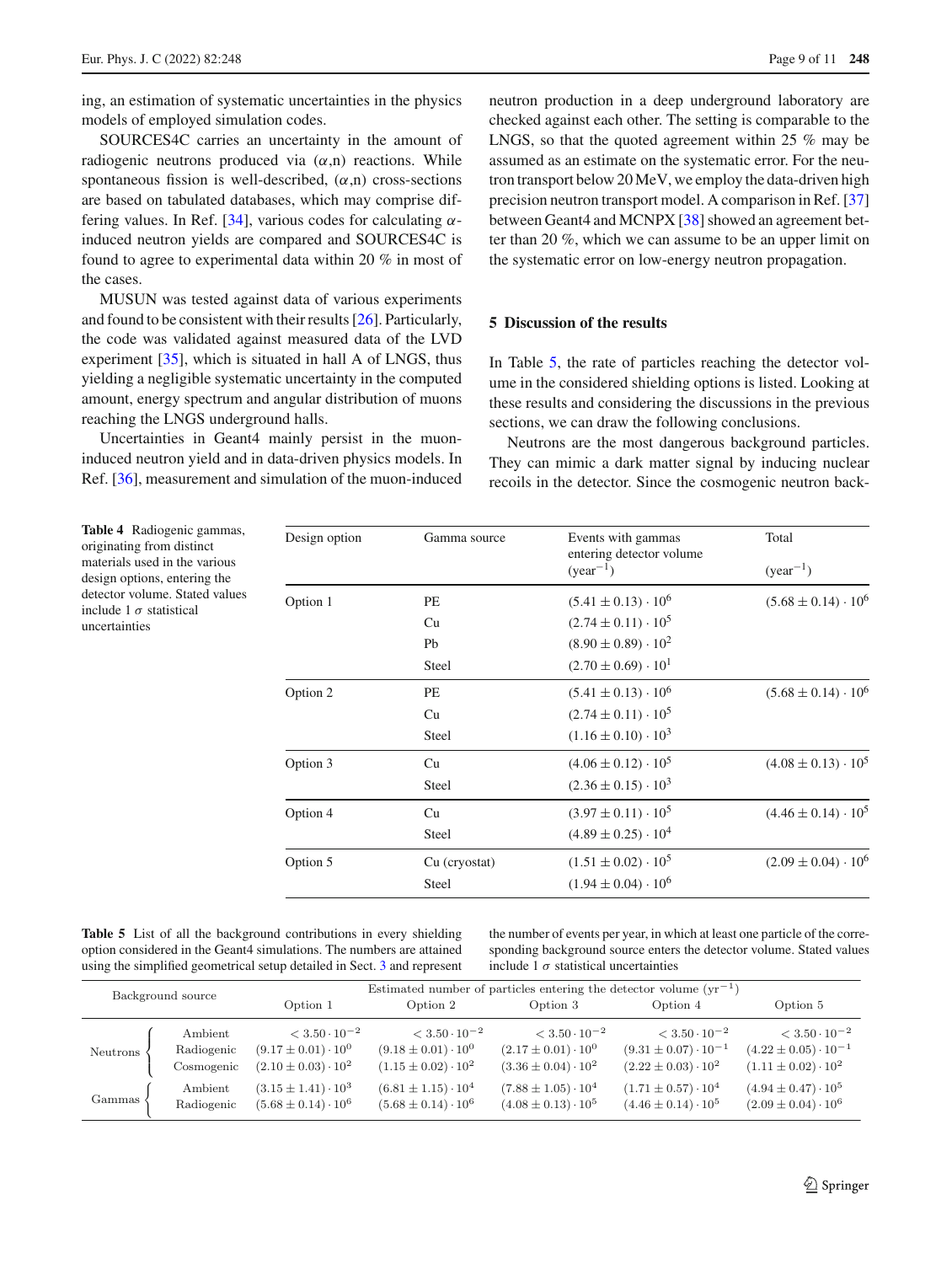ground is the dominant contribution, the use of an active Cherenkov veto is mandatory to reduce the rate of cosmogenic events to or below the level of the radiogenic one. The use of a large instrumented water tank volume can provide such a muon veto and allows, at the same time, to minimise the amount of further inner shielding layers (Pb or Cu), which in turn leads to a reduction of both the radiogenic neutron and gamma fluxes.

Radiogenic background simulations show that the PE layer as innermost shielding is disadvantageous. Although the gamma background can be efficiently discriminated by using the double read-out channel approach, part of its lowenergy fraction may potentially leak into the region of interest for dark matter search. In addition, the total rate in the detectors affects the dead-time of the experiment. Thus, also the minimisation of the gamma background is of importance.

From these considerations, we conclude that options number 4 or 5 in Table [1](#page-4-1) best fulfill our requirements. Option 4 is the safer and thus preferred configuration, as it definitely leads to a reduced gamma rate and is less sensitive to the intrinsic radioactivity level of the stainless steel of the drywell, which is yet to be determined.

It is worth mentioning that the amount of radiogenic background was computed assuming the contamination levels found in literature and reported in Table [2.](#page-5-0) We are currently performing an intensive screening campaign on all the materials that will be employed for the construction of the apparatus taking the values assumed in the simulations as a benchmark for selection. At the time of writing, we got preliminary results about the screening measurements of the different copper samples that will be used for the manufacturing of the cryostat, detector holders and shielding. The bulk contamination levels we found are in good agreement with or even lower than those assumed in Table [2.](#page-5-0) For the stainless steel of the dry-well we are currently performing screening measurements for material selection.

The actual background rate measured in our detectors will depend on the size, number, position and housing of the modules. By taking the example of shielding option 4, we briefly discuss the effect of using a segmented target made of an array of small crystals compared to the use of a single crystal of the same integrated mass. For this purpose, we ran two identical simulations: one using a single 2.4 kg NaI cube, the other using 24 smaller 100 g cubes, distributed over a larger volume. Looking at both cosmogenic and radiogenic neutrons, the segmented arrangement leads to an enhanced total rate for the same integrated detector mass, because of the larger surface to volume ratio. On the other hand, the segmentation allows for an anti-coincidence cut, removing events in which two or more detector modules trigger simultaneously. This cut is more efficient with respect to cosmogenic than radiogenic background, because in the first case more particles with higher energies enter the detector volume on average. In our simulation, we applied the anti-coincidence cut assuming a detection threshold of 1 keV. In both arrangements the results yield similar nuclear recoil rates due to cosmogenic neutrons within statistical uncertainties. The obtained rates are of the order of  $(3.5 \pm 0.7)$  cts kg<sup>-1</sup> year<sup>-1</sup>. On the other hand, the radiogenic neutron background is systematically slightly higher in the segmented detector setup, with a rate of  $(5.5 \pm 0.1) \cdot 10^{-2}$  cts kg<sup>-1</sup> year<sup>-1</sup> compared to  $(4.4 \pm 0.1) \cdot 10^{-2}$  cts kg<sup>-1</sup> year<sup>-1</sup>. A more detailed study of the total estimated background rate will be the topic of a future publication once the final geometry of the detector volume will be assessed. However, the preliminary number of muon-induced neutron events already demonstrates the necessity to use a Cherenkov muon veto for COSINUS.

## **6 Summary and conclusion**

In this work, we performed a conceptual design study of the shielding for the COSINUS experiment. We took into account the major background sources external to the NaI detector volume as well as a simplified geometry and compared different shielding configurations. The aim was to minimise the amount of ambient and cosmogenic background particles reaching the detector volume, while using the unavoidable intrinsic radiogenic background generated in the employed material as a benchmark.

This study was used as the basis of the design of the COSI-NUS apparatus whose construction started October 25, 2021.

Following the layout of option 4 in Table [1,](#page-4-1) the experimental setup will consist of a water tank with diameter and height of 7 m, providing a shielding of at least 3 m of water all around the detector volume where the NaI crystals will be inserted. The diameter of the dry-well has been set in order to host the 8 cm layer of Cu around the cryostat, extending in height to line up with the inner Cu shield inside the cryostat, as shown in Fig. [3.](#page-2-0) In this option no lead or polyethylene layers are foreseen. To suppress the dominant cosmogenic neutron contribution, the water tank will be instrumented with PMTs to serve as an active Cherenkov veto.

A publication describing the performance and the geometry of the muon veto is currently in preparation.

A dedicated screening campaign of all materials that will be employed in the construction of the setup and shielding, as well as of those used for detector assembly, is ongoing. The screening results will be used for material selection and as an input to a simulation considering a detailed geometrical description of the entire setup and detector modules for the background modeling in the region of interest for the Dark Matter search.

**Acknowledgements** This work has been supported by the Austrian Science Fund FWF, Doctoral program No. W1252-N27 and the stand-